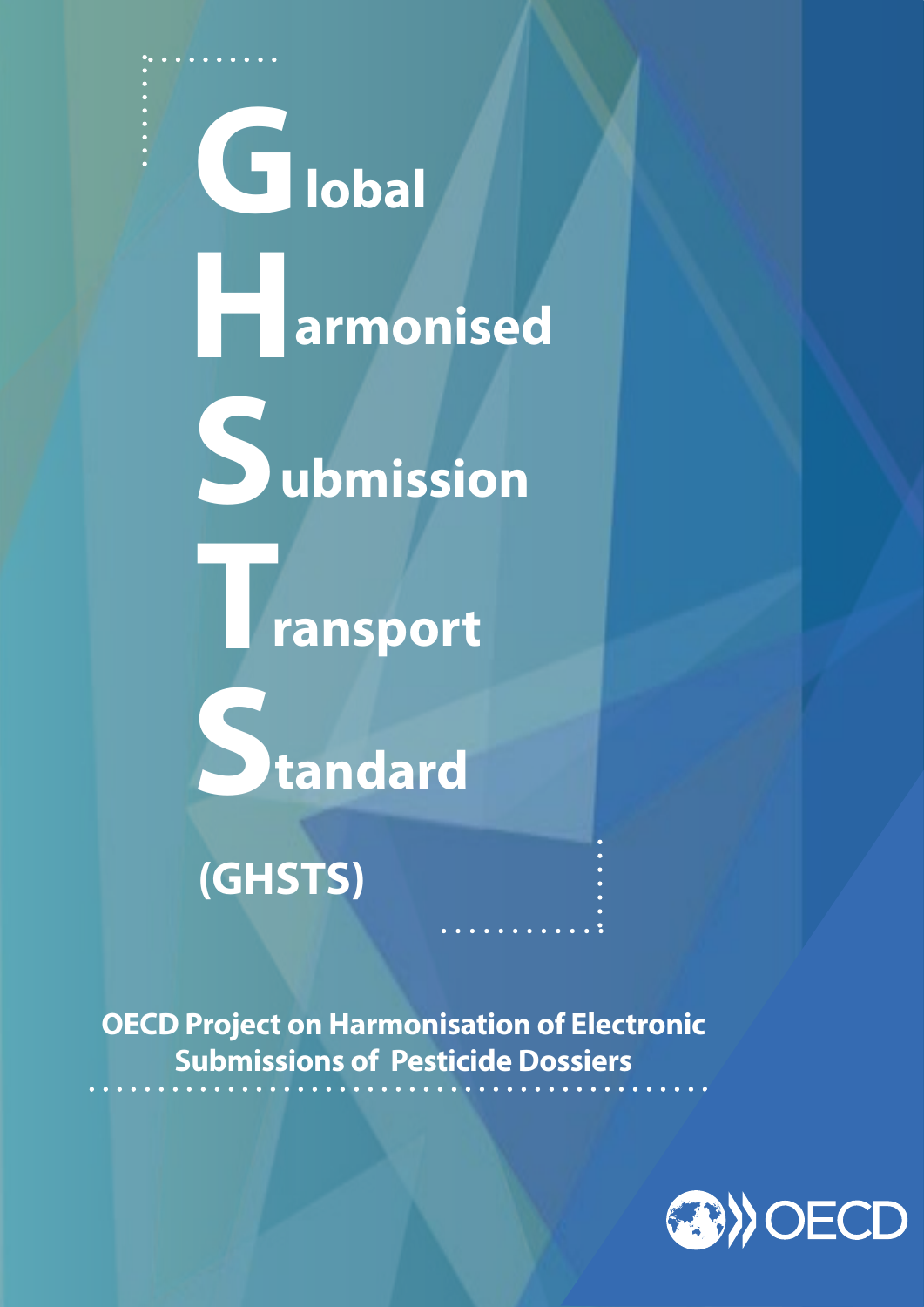# Benefits of the Global Harmonised Submission Transport Standard (GHSTS) | The OECD Harmonisation Project

The Global Harmonised Submission Transport Standard (GHSTS) is a standardised set of technical specifications for assembling electronic files prepared by pesticide companies for submission to governments for regulatory approval of pesticide products. The GHSTS has been published by the Organisation for Economic Co-operation and Development (OECD) and is available at [www.oecd.org/chemicalsafety/submission-transport-standard/](%20www.oecd.org/chemicalsafety/submission-transport-standard/)

# goal

The overall goal of the GHSTS is to promote harmonisation and increase the efficiency of regulatory processes. The development of this standard allows for easier submission and exchange of electronic data packages between industry and regulatory authorities as well as across all participating regulatory authorities.

# **BENEFITS**

- Promotes harmonisation through the establishment of a single worldwide technical standard for all types of pesticide submissions.
- Supports the submission of a single dossier to multiple recipients, even if they have different business requirements.
- $\bullet$  Increases efficiency for preparing and processing Multi-National Reviews currently multinational submissions are both resource intensive for industry to assemble and awkward for regulatory authorities to review. The GHSTS improves communication and simplifies work sharing between Regulatory Authorities by providing the information on a standard platform.
- Increases efficiency of regulatory processes and approvals better quality electronic submissions can potentially lead to shorter and less variable regulatory timelines, since applicants have better tools and guidance on preparing complete dossiers.
- Version management for submissions and documents in a regulatory action, it reduces the need to send duplicate documents across multiple submissions, since they are contained within a single revisable dossier.
- Delivers structured data about the submission in XML format. Multiple document types can be submitted including the structured OECD Harmonised Templates. Harmonised content allows the data to be more structured and readable for man and machine.
- The GHSTS includes elements that are common among existing electronic standards for pesticide submission. The OECD focused on the metadata used in each of the electronic standards already in place to submit information to regulatory authorities and developed a single set of metadata that could be used by all authorities. For example, there are plans to incorporate GHSTS requirements into future IUCLID releases, an electronic submission system for registering chemicals in Europe, which is increasingly used by other countries.
- Provides some information management capabilities for smaller companies, since the GHSTS tracks the lifecycle of a dossier.
- Due to the generalised nature of the components, fields, and lifecycles of the GHSTS, it can be adapted for use in other business lines, and is not only limited to pesticides.
- Promotes identification and tracking of entities using a unique coding system for companies, regulatory authorities, substances, documents, and other entities. This unique coding system helps companies and regulatory authorities work together in identifying and managing such information.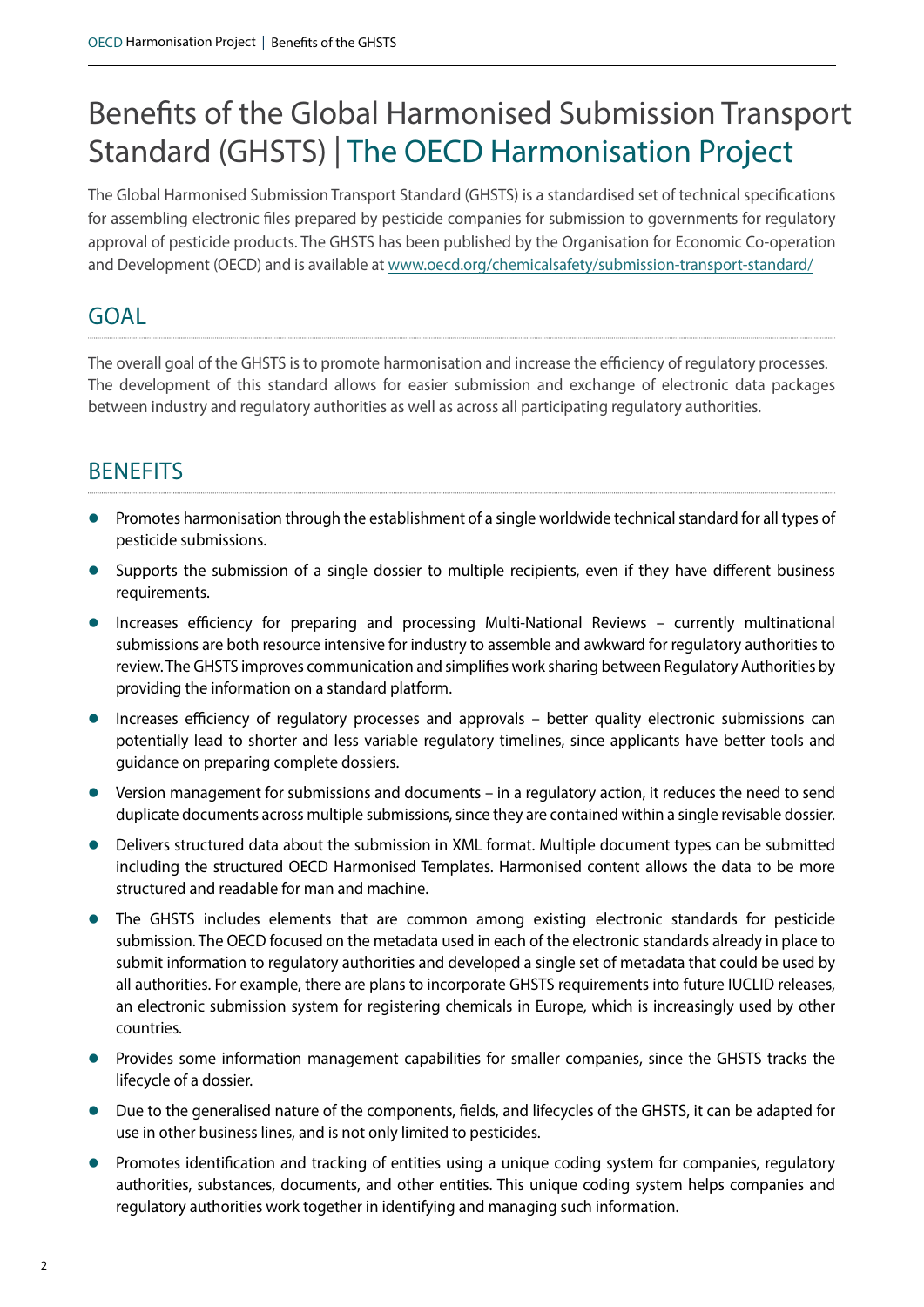

GHSTS develops one new standard acceptable for all based on and replacing the existing standards.

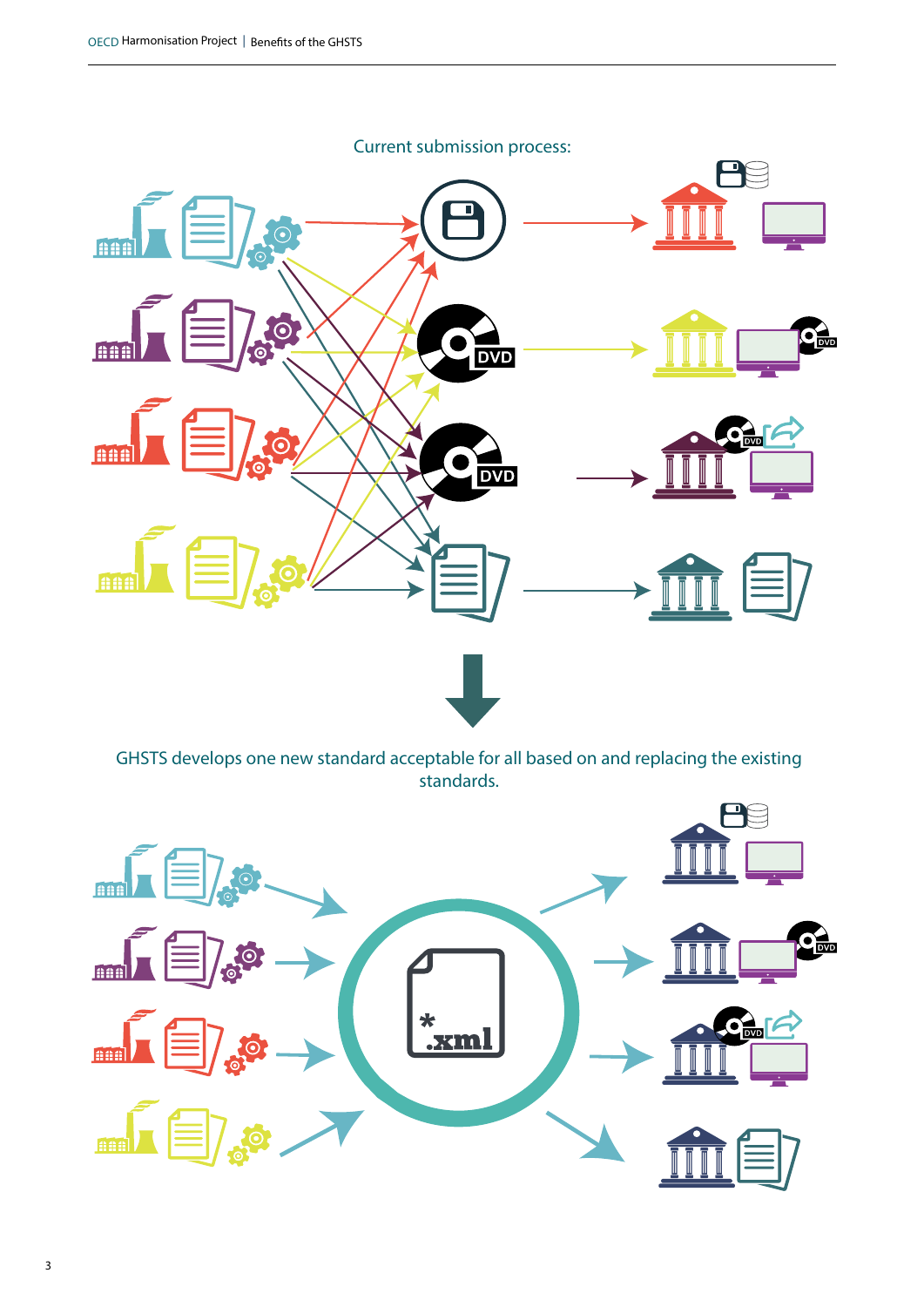# ECOSYSTEM

## Composition:

#### . . . . . . . . . . .

In order to help both industry and regulatory authorities implement this standard, a GHSTS 'ecosystem' has been developed. The GHSTS ecosystem is comprised of elements that define the Standard maintained at the OECD, and tools developed by governments and private industry and made freely available that support the use of the Standard.

## Standard Details:

- z Specification Document Guidance document for developers and business analysts.
- z XSD (XML Technical Information) Code that defines the GHSTS, and includes the OECD Table of Contents.
- $\bullet$  Pick Lists allows for a standard terminology to be used within the submission package and across packages. New items can be added to the pick list by the user.
- Validation Rules Set of rules that can be integrated into a separate validator tool or an internal document management system. Used to validate the quality and completeness of the submission package.

#### Tools:

- 
- Builder used to create a GHSTS submission package based on information entered directly into the tool. Outputs are in structured XML format, along with associated submission documents.
- Viewer software that allows for user-friendly viewing of a submission package, the XML structured data and associated submission documents.

# Facing the challenge

Bringing new standards and technology into an organisation has the potential to increase productivity, and help make better, faster decisions. However, getting buy-in from users is often a challenge when that technology is perceived as disruptive. From organisations that have no systems in place, to ones that already have well established systems, we all have unique challenges in adopting new standards and technologies.

To overcome this challenge, the OECD offers free online resources to help promote adoption of the GHSTS.

Documentation and training materials have been made available in the link below, and include an overview presentation along with a sample Dossier and a GHSTS desktop viewer: [www.oecd.org/chemicalsafety/](http://www.oecd.org/chemicalsafety/submission-transport-standard/documentation-training-materials.htm) [submission-transport-standard/documentation-training-materials.htm](http://www.oecd.org/chemicalsafety/submission-transport-standard/documentation-training-materials.htm)

Organisations can use these resources to create a compelling vision of the GHSTS, and to demonstrate the many tangible benefits associated with using the new technology.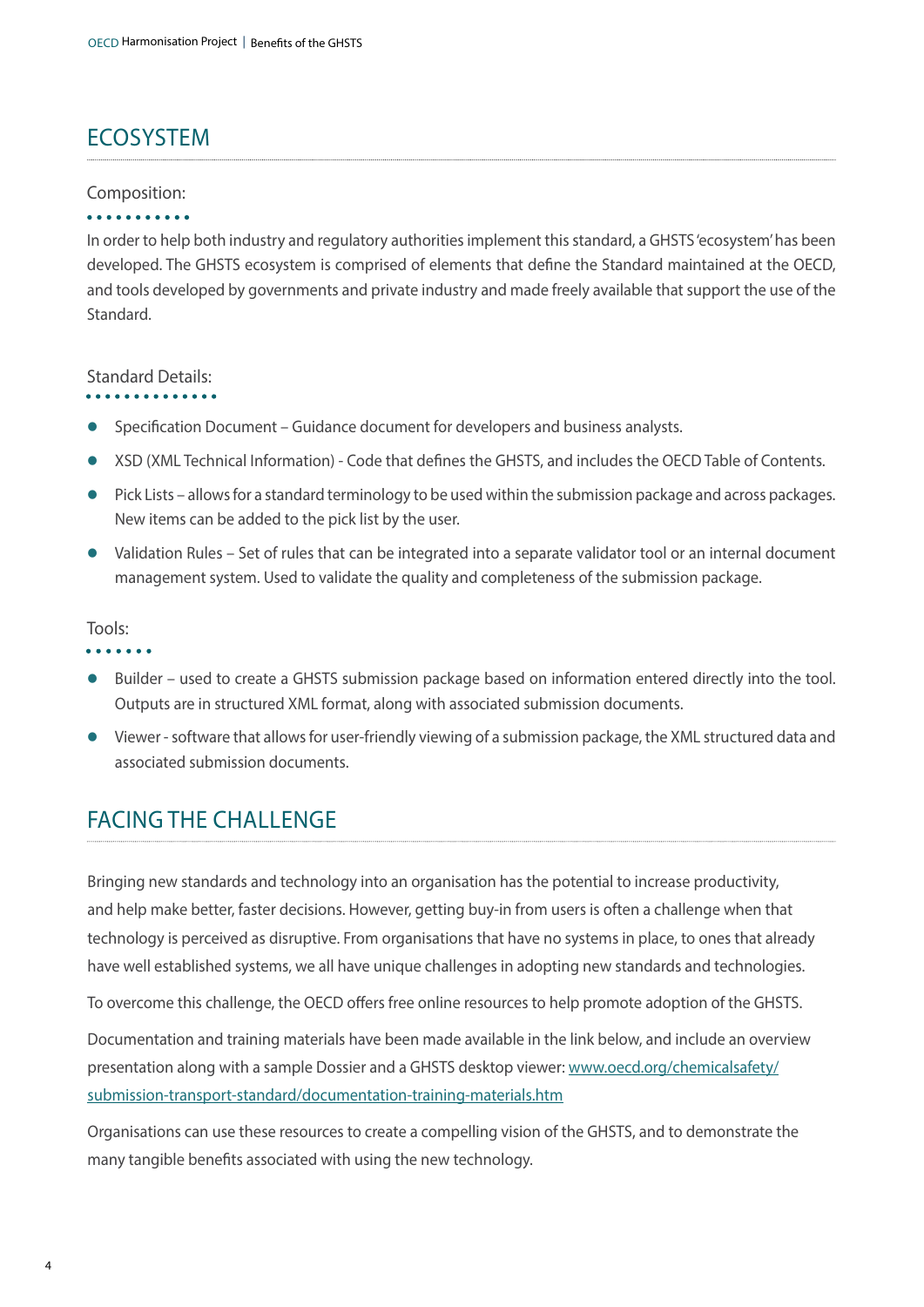Individuals or/and organisations that are willing to share lessons learned and/or offer support for any new country seeking to implement the GHSTS are currently being identified, as well as additional training materials needed to facilitate the adoption of the GHSTS.

any questions regarding the GHSTS project may be addressed to [ehscont@oecd.org.](mailto:ehs.cont%40oecd.org?subject=ehs.cont%40oecd.org)

# GHSTS BENEFITS : How can GHSTS benefits me?

on paper printing and document storage can be achieved.

GHSTS offers advantages for Industry, Regulatory Authorities and the Public.

## How can GHSTS benefit smaller companies with limited technical ressources?

GHSTS provides some information management solutions for smaller companies that may not already have a system in place. Metadata and lifecycle information associated with legal entities, substances, products, documents, dossiers and submissions can be managed within the GHSTS. Additionally, the builder and validation rules will help companies build better quality and complete submissions. By creating and storing submissions electronically, significant reduction

# How can GHSTS benefit larger companies with establised electronic systems?

The existence of multiple standards means that the applicant must duplicate their submission preparation effort which can be a time consuming and sometimes error-prone process. GHSTS will help reduce the administrative burden associated with preparing multiple submissions across individual regulatory authorities.

Developing a GHSTS standard can benefit larger companies by improving communication and simplifying work sharing between Regulatory Authorities on a national and multi-national level. Increased collaboration between regulatory authorities on all levels may help promote work sharing and increase the number of countries in which a product can be approved. As well, simplified information sharing between regulatory authorities can help broaden the use pattern of the label.

# How can GHSTS benefit Regulatory Authorities without an electronic dossier system in place?

By adopting the GHSTS, regulatory authorities receive electronic submissions that contain version management for submissions and documents, which will help reduce administrative burden associated with processing redundant documents across multiple submissions. Additionally, GHSTS provides regulatory authorities with the necessary tools to review electronic dossiers, such as the viewer, which will be available free of charge.